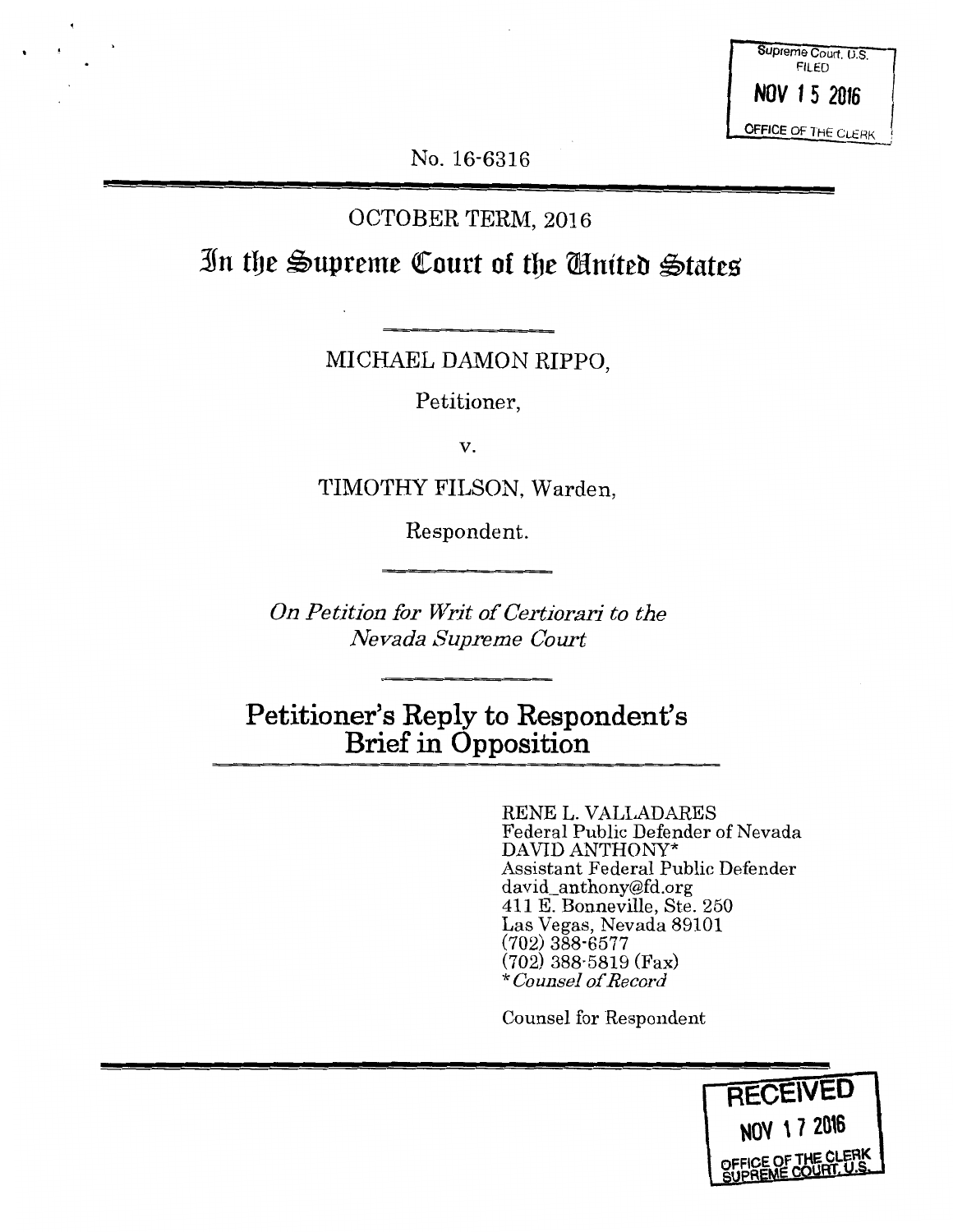# **Table of Contents**

| REPLY TO OPPOSITION TO PETITION FOR WRIT OF CERTIORARI  1 |  |
|-----------------------------------------------------------|--|
|                                                           |  |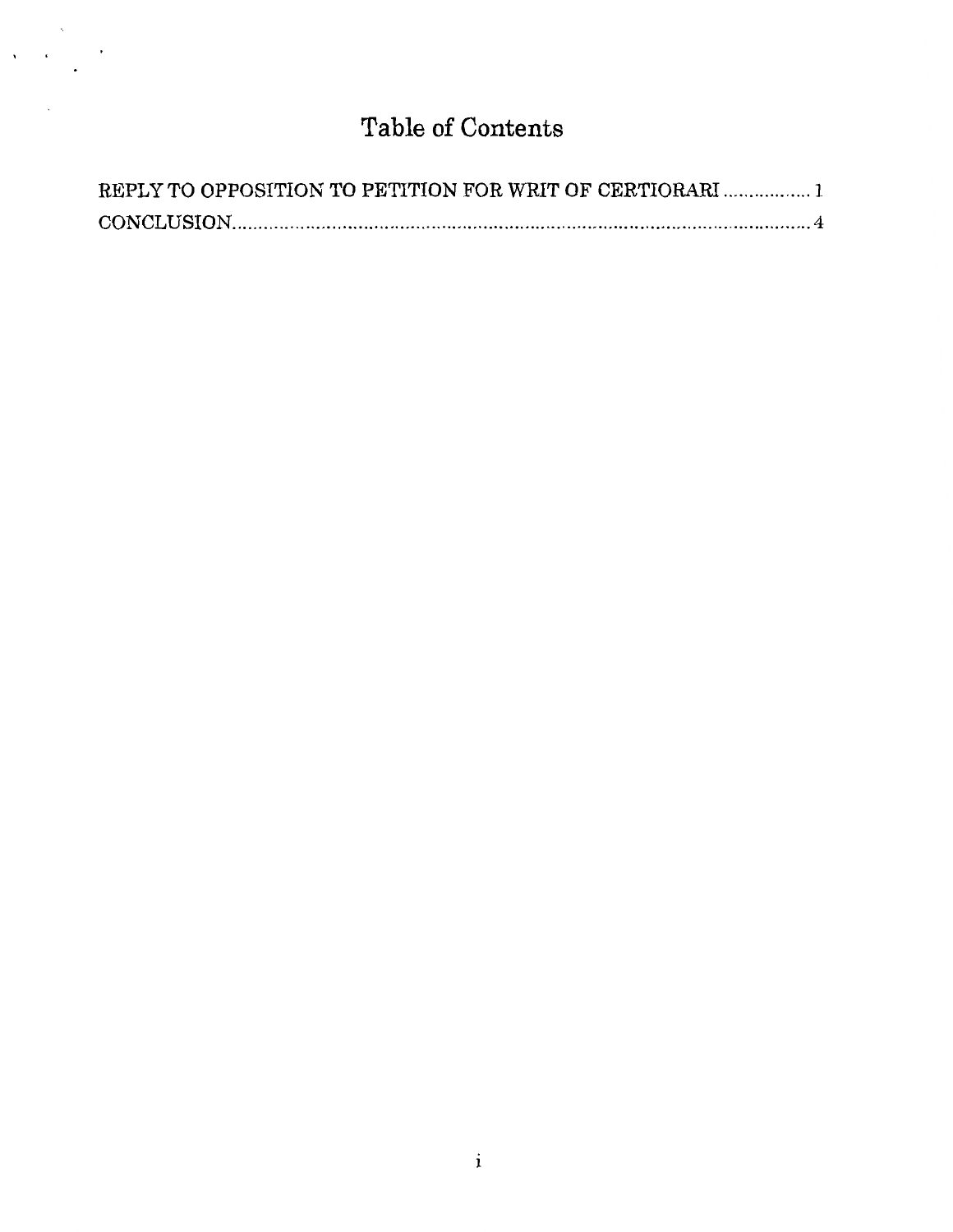## REPLY TO OPPOSITION TO PETITION FOR WRIT OF CERTIORARI

This is a capital case where the trial judge was being criminally investigated by the State and where the investigation concerned the judge's act of fixing cases for litigants, including for one of the State's witnesses who testified at Rippo's trial. The State's brief in opposition ("BIO") does not address the merits of Rippo's claim which reveals an extreme case of judicial bias. The State does however make factual assertions in passing that are being raised before this Court for the first time:

Rippo has no evidence that his trial judge was being criminally investigated by the prosecution during his trial. The district attorney's investigation began only after the federal Indictment against the trial judge was unsealed, about a month after the conclusion of Rippo's trial.

BIO at 12. Counsel for the State's naked assertion that his office's investigation of the trial judge began only after Rippo's trial is inconsistent with his representations below that he had no personal knowledge of the facts of the State's investigation and had no intention of making himself aware of them. App. 555.

The State entirely fails to address its crucial role in the sting operation to bait the trial judge into taking bribes, the role of state law enforcement in the investigation, state law enforcement's participation in the execution of the search warrant on judge's home, and their interrogation of the judge. The State does not dispute that the trial judge was aware of all of these facts before the start of Rippo's trial, and that the judge knew which cases the State assisted the Chief Judge of the court in routing to the trial judge's department. App. 133. There can be no rational dispute that the average jurist in such a situation could not maintain a constitutional level of impartiality.

The State argues against a GVR in light of this Court's decision in *Williams v. Pennsylvam·a,* 136 S. Ct. 1899 (2016). However, its arguments only show why Rippo's case is more appropriate for plenary consideration than *Williams.* The State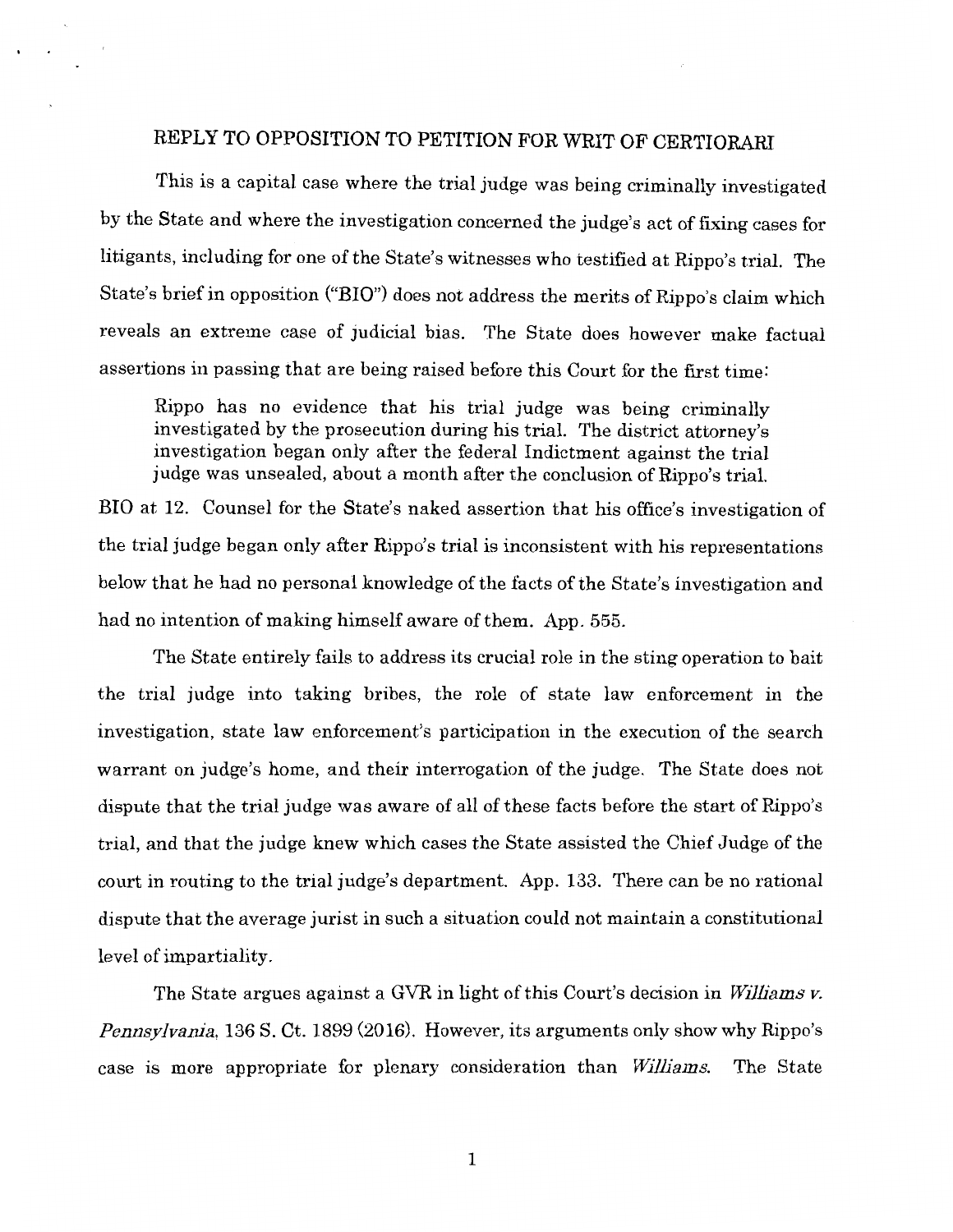distinguishes *Williams* "because it involved a claim of judicial bias in the immediate state court postconviction order under review, not a procedurally defaulted claim of judicial bias from trial." BIO at 11. The distinction the State identifies is one of the very reasons why Chief Justice Roberts dissented in *Williams,* i.e., because the alleged bias was unconnected to the petitioner's trial. *Williams,* 136 S. Ct. at 1913· 14 (Roberts, C.J., dissenting). Here, the extreme and unusual facts showing the trial court was biased directly infect Rippo's convictions and death sentences. The distinction identified by the State shows, if anything, that Rippo's case presents an excellent vehicle for this Court's plenary consideration.

The State's primary argument is that the Nevada Supreme Court denied Rippo's judicial bias claim on independent and adequate state law grounds. The State acknowledges the state court's decision could have been based on federal constitutional grounds, but contends the constitutional ruling "is at most an alternative and unnecessary ruling in light of the primary holding of the case that Rippo had failed to establish good cause and deficient performance of first postconviction counsel to overcome the state procedural default." BIO at 9. "Even if it is true that the consideration of prejudice necessitated some review of the merits of the [federal] claim, lack of good cause or deficient performance remain unaffected and are an adequate basis alone to deny relief under the state procedural bars." *Id.* at 8.

The State's argument that there are alternative state grounds for the Nevada Supreme Court's decision that are independent of federal law constitutes a material mischaracterization of the decision. The State does not cite any part of the state court's ruling respecting Rippo's judicial bias claim that is based on "good cause or deficient performance" that is independent of federal law. The State cites to part of the Nevada Supreme Court's decision, but it conspicuously omits relevant language showing the decision is not independent of federal law, by hiding it within an ellipses to a block quote. BIO at 6. The relevant language not included in the State's block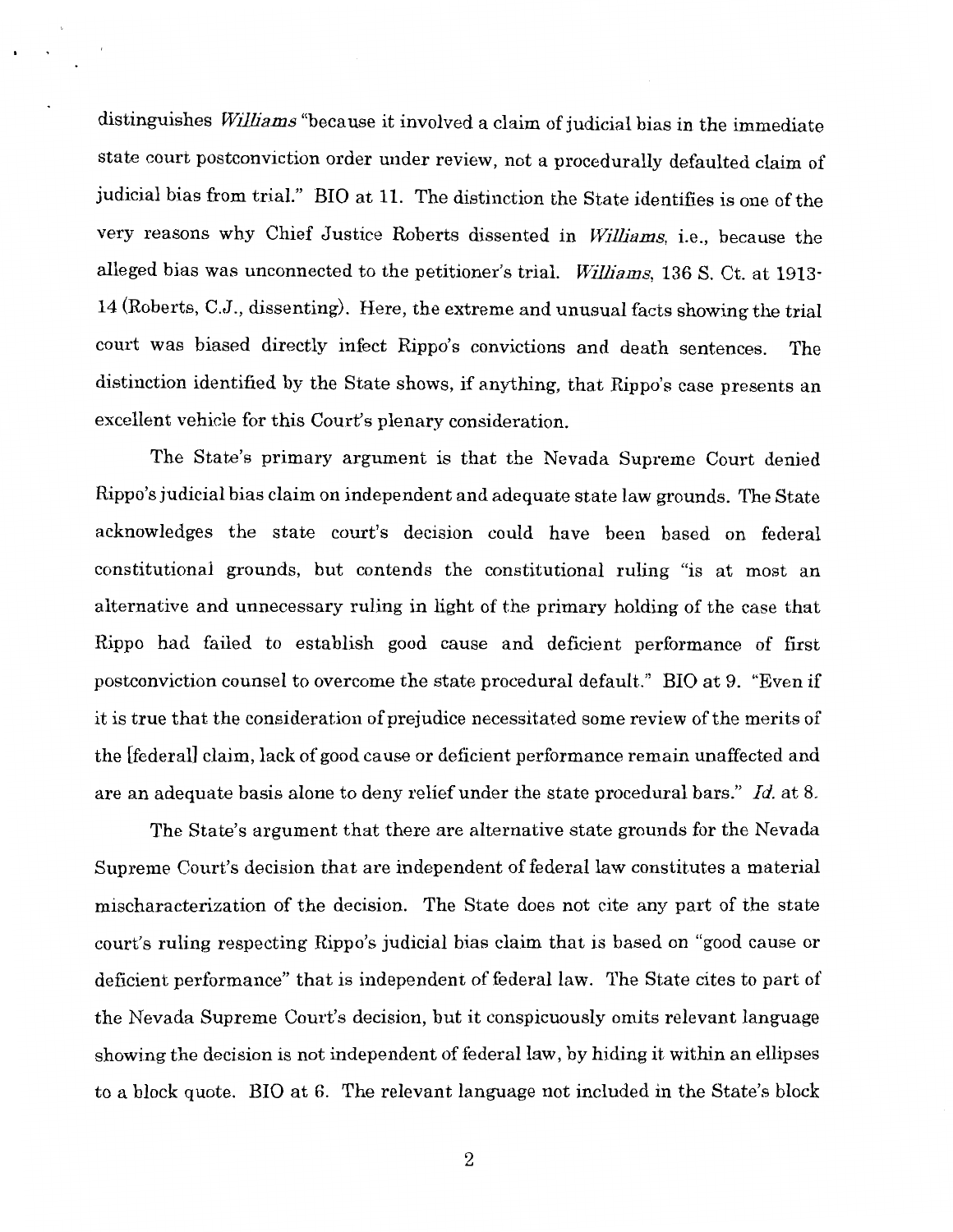quotation shows the Nevada Supreme Court's "good cause" ruling was predicated upon an antecedent ruling of federal law:

Because this court had rejected the generic proposition that the trial judge had to be disqualified in all criminal cases while he was subject to the federal investigation, Rippo, 113 Nev. at 1248, 1249 & n.1, 946 P.2d at 1023 & n.1, and the new information still does not *establish judicial bias in this case,* Rippo has not demonstrated that the judicial· bias claim is 'one that any reasonably competent [habeas] counsel would have' reasserted or that the claim would have entitled him to relief, [citation]. Therefore, the post-conviction claim lacks merit and is not adequate cause to excuse the procedural default of the judicial-bias claim under NRS 34.810(2).

App. 34, Rippo, 368 P.3d at 745 (emphasis added). The Nevada Supreme Court's "good cause" ruling is based on the antecedent ruling that "the information still does not establish judicial bias in this case." *Id.* This is a federal constitutional ruling.

Rippo argued that the Nevada Supreme Court's procedural rulings were based entirely upon antecedent rulings of federal law. Petition at 20 n.6. The State acknowledges "the only claim reviewed 'on the merits' was the claim of ineffective assistance of postconviction counsel which Rippo offered as good cause to overcome the procedural default for his untimely and successive petition." BIO at 8. Rippo's arguments of ineffective assistance of first state post-conviction counsel allow him to overcome all of the procedural default rules cited by the State, see BIO at 7·8. "[W]here a petitioner [like Rippo] is entitled to the appointment of postconviction counsel pursuant to a statutory mandate, the ineffective assistance of that counsel may provide good cause for the filing of a second petition." App. 03, Rippo, 368 P.3d at 733. As explained above, the relevant parts of the Nevada Supreme Court's decision respecting Rippo's judicial bias claim, i.e., that he cannot show good cause based upon ineffective assistance of post-conviction counsel, is a decision based solely on antecedent federal constitutional grounds. *E.g., Ake v. Oklahoma,* 470 U.S. 68,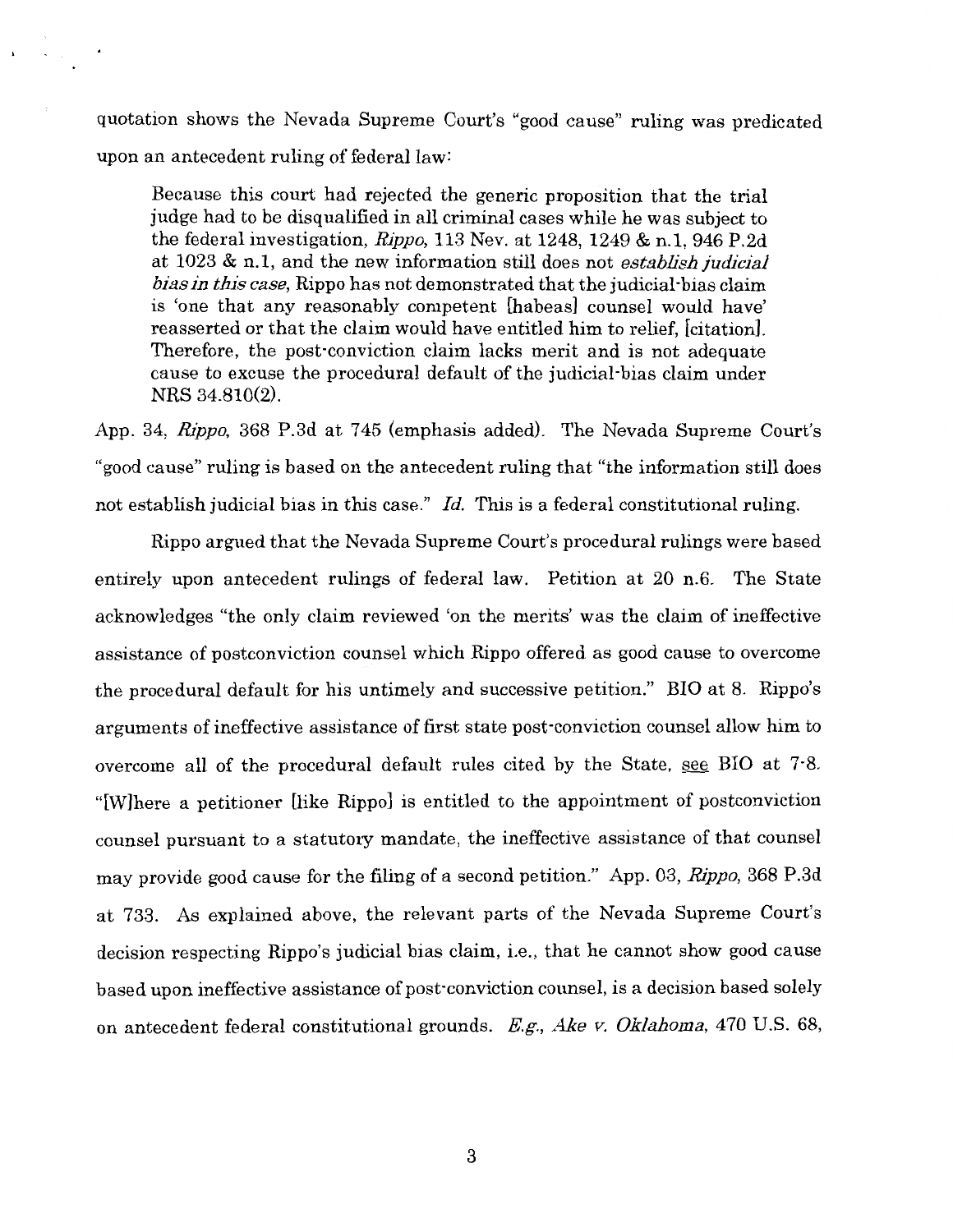$74.75$  (1985). There are no alternative grounds that are independent of federal law as the State argues.

The State does not dispute the fact that the Nevada Supreme Court's law of the case ruling is a decision on the merits of Rippo's judicial bias claim. The State acknowledges the Nevada Supreme Court "relied in part on the law of the case doctrine to affirm the denial of Rippo's judicial bias claim  $\dots$ ." BIO at 10. The State's only argument is that these cases are distinguishable because Rippo's case also concerns ineffective assistance of first state post-conviction counsel. *Id.* at 7·8. As explained above, that ruling was based on federal constitutional law.

#### **CONCLUSION**

For the foregoing reasons, Rippo respectfully requests that this Court grant his petition for certiorari and vacate the decision of the Nevada Supreme Court. In the alternative, he requests that this Court grant the petition, vacate the state court's decision, and remand for further consideration in light of *Williams v. Pennsylvania,*  136 S. Ct. 1899 (2016).

Respectfully submitted, this 15th day of November, 2016.

Respectfully submitted,

Rene Valladares Federal Public Defender of Nevada

DAVID ANTHONY *Counsel of Record*  Assistant Federal Public Defender 411 E. Bonneville, Ste. 250 Las Vegas, Nevada 89101 (702) 388-6577 David\_Anthony@fd.org

Counsel for Petitioner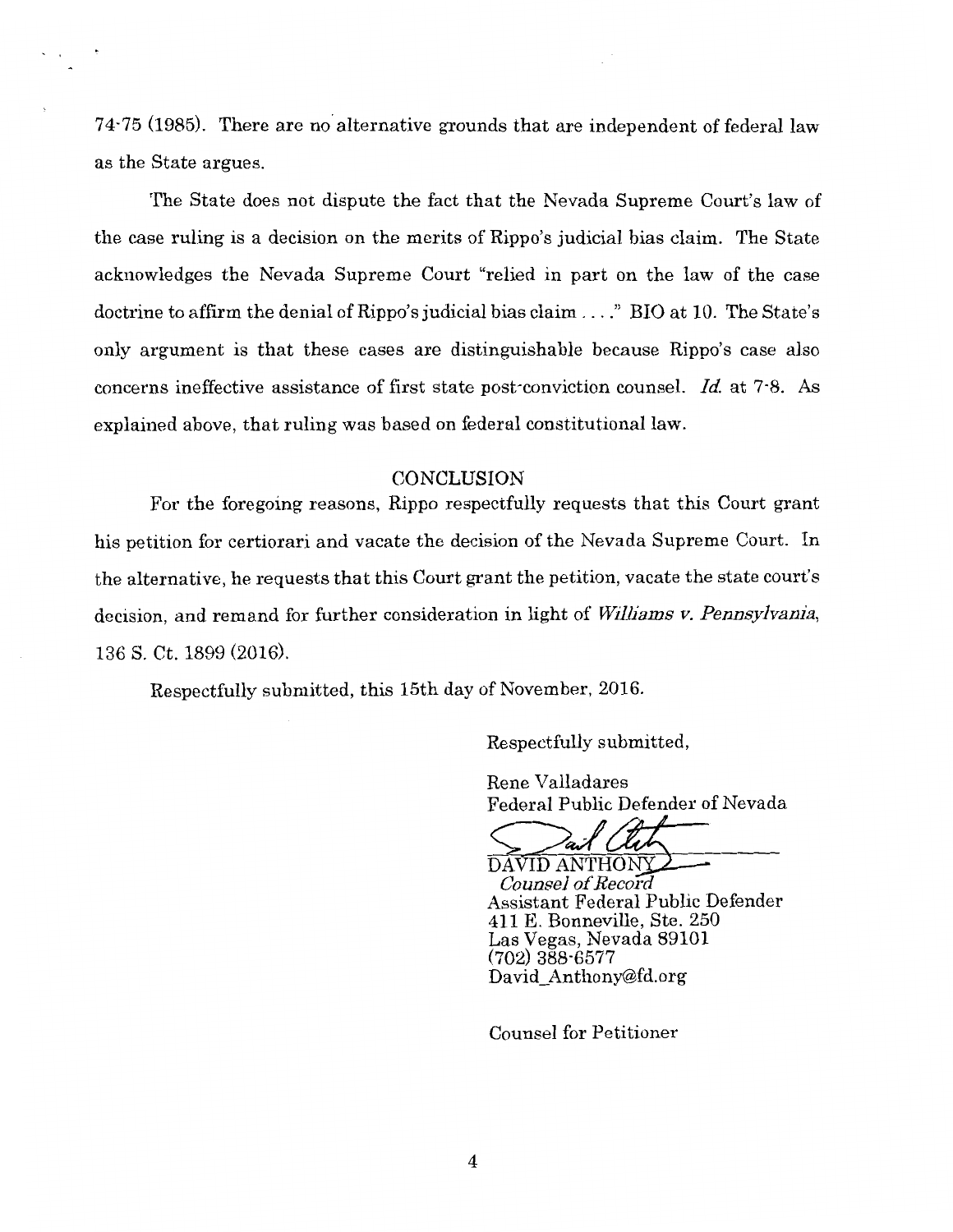No. 16-6316

### OCTOBER TERM, 2016

**]n tbe \$,Upreme Qeourt of tbe Wniteb \$)tates** 

MICHAEL DAMON RIPPO, Petitioner,

v.

TIMOTHY FILSON, Warden, Respondent.

*On Petition for Writ of Certiorari to the Nevada Supreme Court* 

# **CERTIFICATE OF SERVICE**

RENE L. VALLADARES Federal Public Defender of Nevada DAVID ANTHONY\* Assistant Federal Public Defender david\_anthony@fd.org 411 E. Bonneville, Ste. 250 Las Vegas, Nevada 89101 (702) 388·6577 (702) 388·5819 (Fax)

Attorneys for Petitioner \*Counsel of Record